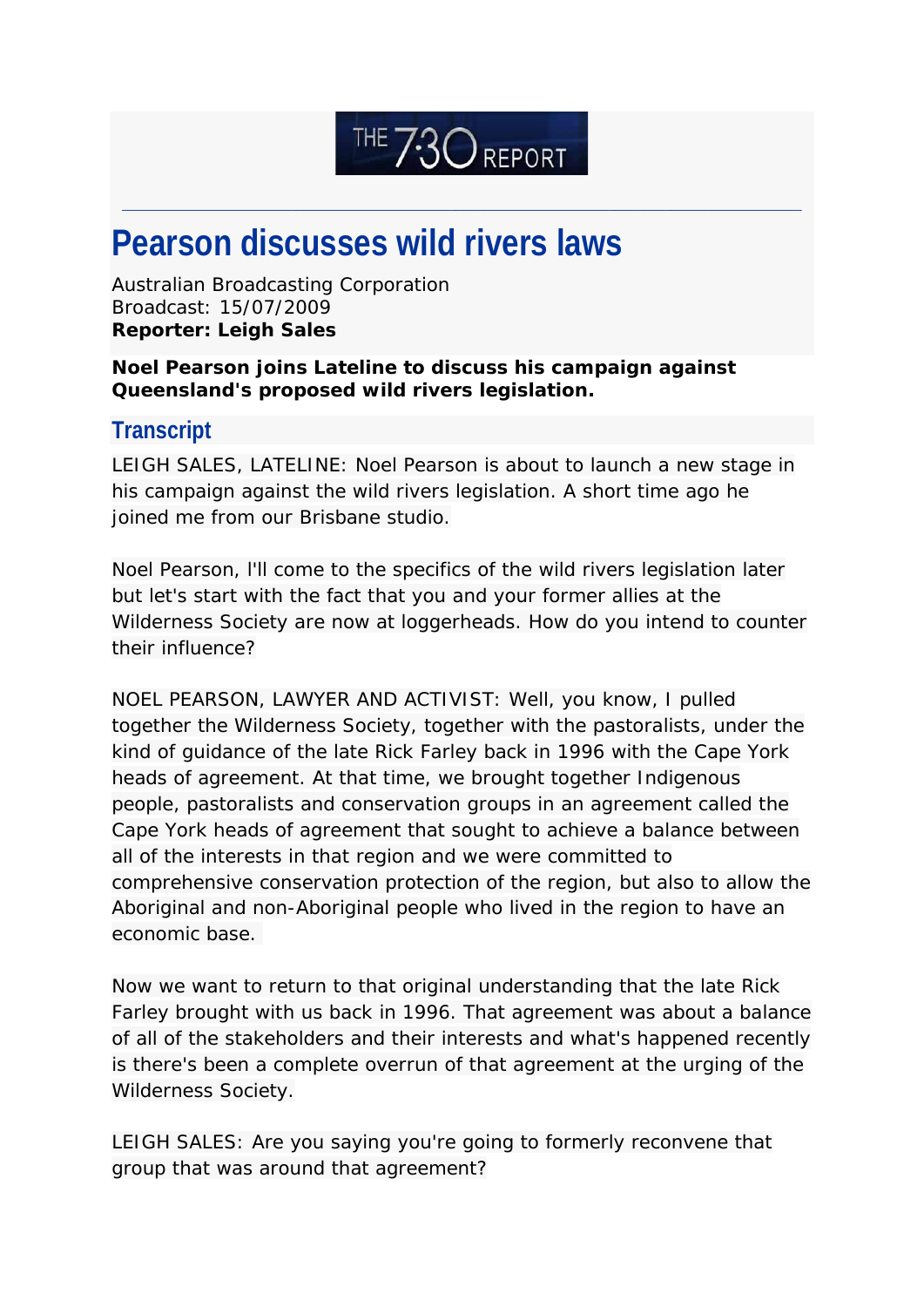NOEL PEARSON: Absolutely. We've been about - my conservation credentials long precede the Wilderness Society. We've been responsible for negotiating many millions of hectares of additional national parks in Cape York Peninsula. My own father's father's country was the first national park to be agreed in Cape York Peninsula back in 1993. I was the one, together with my family, who surrendered our land in the Starkey pastoral holding to the Goss Government in a deal that saw part of the land being set aside for Aboriginal people and part of the land being set aside as Aboriginal-owned national park. And my own family's land was actually in the national park area. So my own inheritance is actually tied up in national park that is now 15 years old.

So, you know, in terms of my conservation credentials we've negotiated national parks in the Starkey area ... and right throughout Cape York Peninsula.

LEIGH SALES: I want to look forward to what you hope this organisation will achieve in the future.

NOEL PEARSON: One of the principles that we established with the Goss Government in the early 90s was the principle of a 50/50 deal that wherever there was a national park created, the rest of the land, the other 50 per cent, would be set aside as Aboriginal land. And now what Lyndon Schneiders and the Wilderness Society are doing is they are saying, "thank you very much for the 50 per cent national park, we now want to create a kind of quasi-national park over the 50 per cent that was set aside as Aboriginal land." And you know, they've broken away from the balance that we sought to achieve the old Cape York heads of agreement and they've basically got a run at the rails with the Bligh Government that is seeing them not be satisfied with a 50/50 deal. They want a 99 per cent deal and unfortunately we can't agree with that.

LEIGH SALES: OK, but I am trying to establish: are you setting up your own lobby group here, your own conservation lobby group? Who is it going to be funded by?

NOEL PEARSON: Absolutely.

LEIGH SALES: Who is going to be funding it?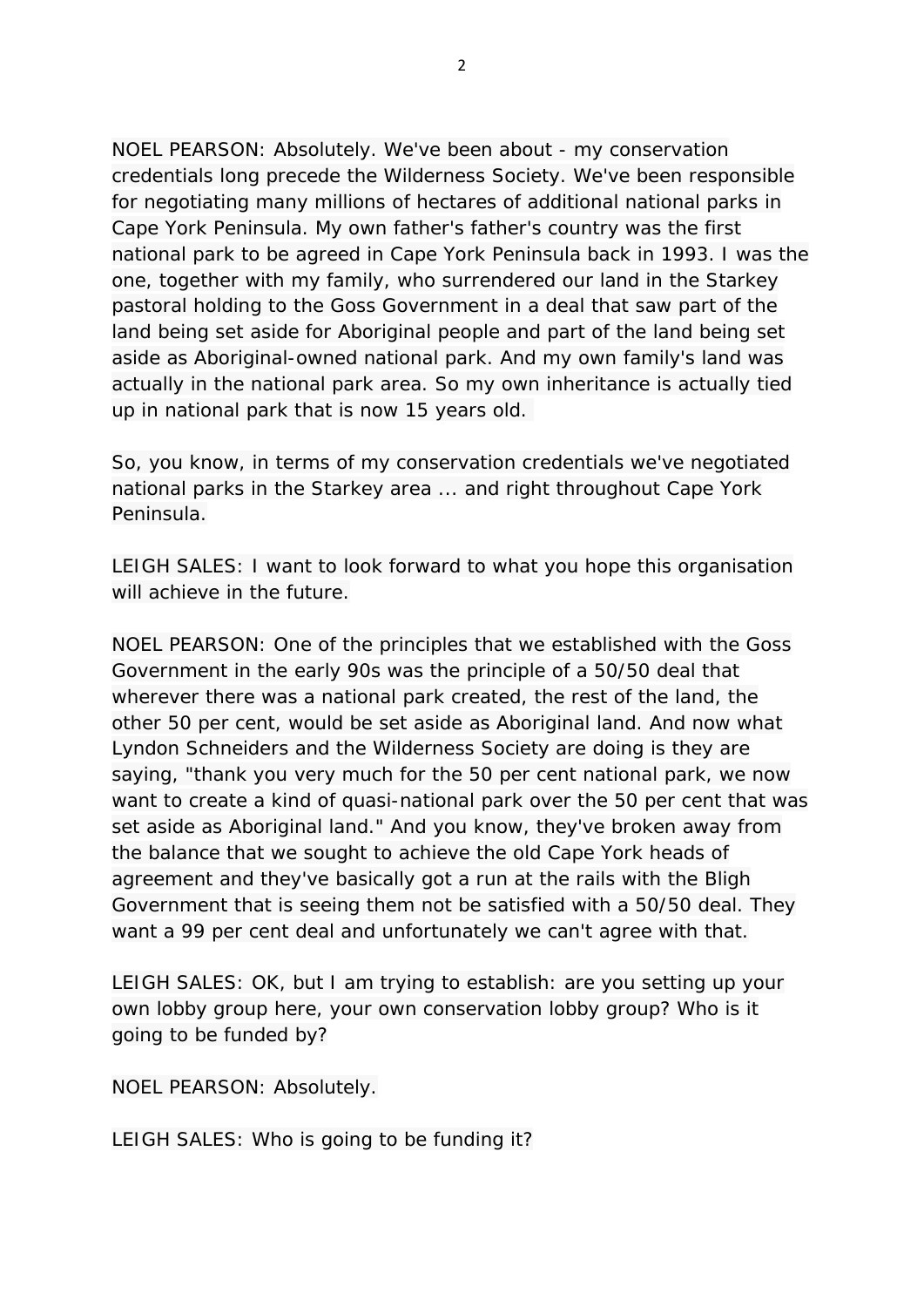NOEL PEARSON: We're determined - and I've taken my time about getting this campaign organised because I see this as an extended campaign. I've spent 18 years putting together the land rights of our people in Cape York Peninsula, including the establishment of conservation areas. I've spent 18 years on that struggle.

LEIGH SALES: But who is behind you now in this initiative?

NOEL PEARSON: Sorry?

LEIGH SALES: Who is behind you now in this initiative?

NOEL PEARSON: The traditional owners in Cape York Peninsula and our organisations that put together the land rights.

LEIGH SALES: But who is going to be funding it?

NOEL PEARSON: We're seeking support from the public, those who support the agenda that we prosecuted, namely, an agenda of Aboriginal rights and an agenda of Aboriginal responsibility including our well-known agenda to get our people off welfare.

LEIGH SALES: The Wild Rivers legislation has already passed the Queensland Parliament. Isn't setting up this sort of a body or a movement now a bit of a case of the horse has already bolted?

NOEL PEARSON: This thing was dropped on us, we - Premier Bligh made her announcement following the recent election. Nobody understood that hidden in the drawer was this agenda to drop more than 70 per cent of Cape York Peninsula into this deal that had been done with the Wilderness Society. And our campaign will be long run. I don't see us reaching the goal we've set ourselves in short time. This is ... it's taken us 18 years to put the land rights thing together in the Cape. It will take us - it's taken just a moment to lose the gains we've made and I don't see us remaking ground without a long campaign on this.

LEIGH SALES: But the legislation as I say has already passed. How are you hoping to turn that around?

NOEL PEARSON: Well, what we need to do firstly is get the public to understand that in terms of conservation protection of Cape York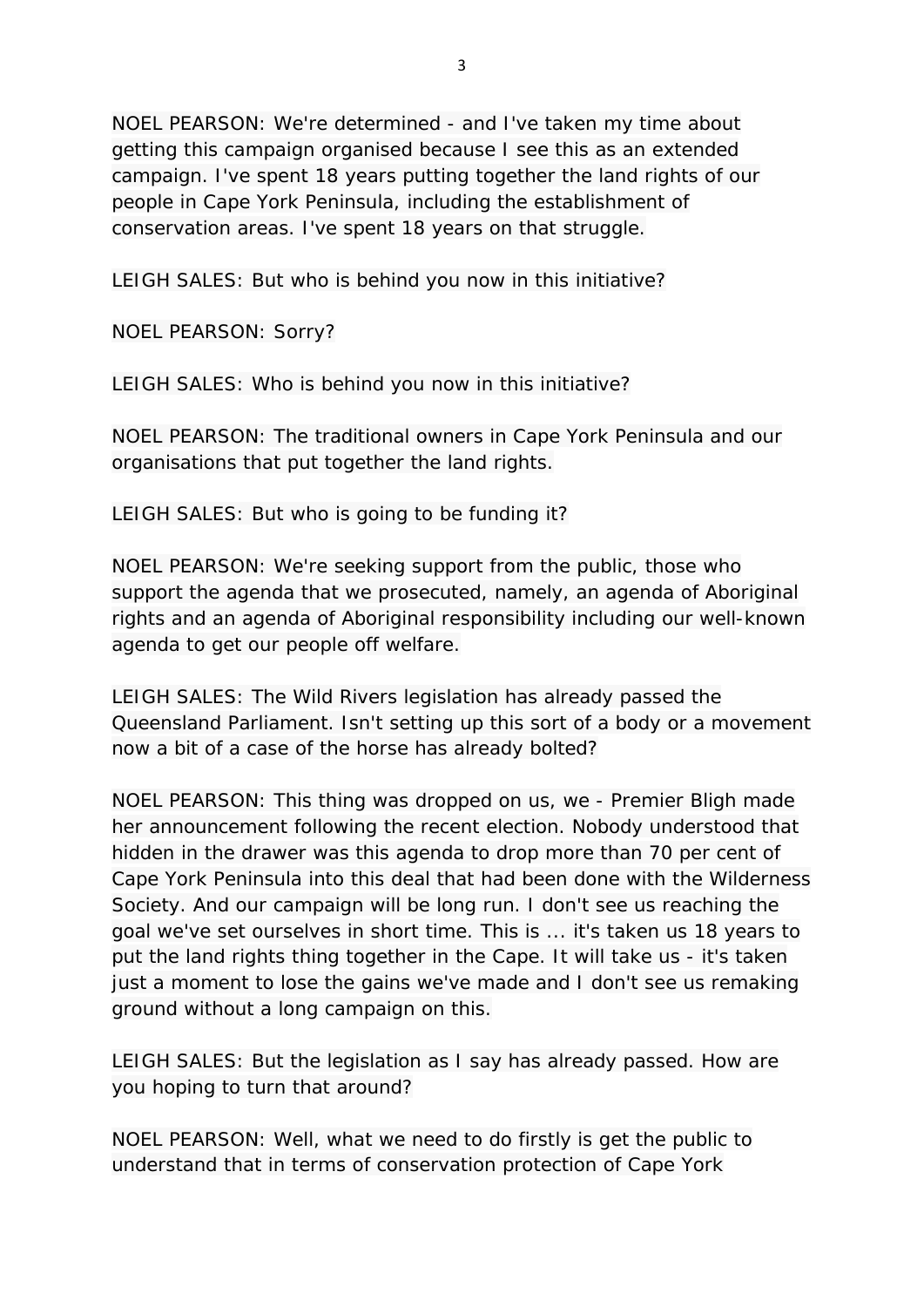Peninsula, our credentials are well-established. And when it comes to the protection of rivers, there's absolutely no disagreement on our part that those rivers should remain in the way that they've been managed by Aboriginal people for thousands of years and for the past 200 years.

Cape York Peninsula hosts the most pristine rivers in this country and all of those rivers, bar a few, are on Aboriginal land. Now that says everything about the stewardship of the traditional owners, of the rivers on their land. Those rivers are pristine; they're been within Aboriginal reserve lands for more than a century now. They've been owned by the traditional owners for many hundreds and thousands of years and they will remain pristine for centuries into the future so far as Indigenous people are concerned.

LEIGH SALES: Alright, let's talk about some of the details of the wild rivers issue. Can you give me a specific example of a major development project that's been sidelined because of this legislation?

NOEL PEARSON: Well, you know, this is a very complex story because I don't know if you notice in today's paper the Premier's environmental credentials unravelling a bit, in that she's seeking Federal Government support to increase coal-powered power station emissions.

LEIGH SALES: I am sorry to interrupt but I don't see how that's relevant to the question of asking you to give me a specific example of a major development that's been sidelined.

NOEL PEARSON: What this legislation does - it doesn't stop mining. The wild rivers legislation doesn't stop mining. The place where you stop mining is the Mineral Resources Act. And it's within the power of the Queensland Premier to stop mining. Wild rivers in itself won't stop mining. What Wild Rivers will stop -

LEIGH SALES: You are saying it's stopping development and it's stopping projects and it will cost jobs. I am asking for a specific example.

NOEL PEARSON: Alright. The kind of development that it will stop is small-scale sustainable development. Let me tell you about my cousin at Hope Vale who has recently successfully established an organic passionfruit operation where he's supplying crates of passionfruit to the Sydney market. He makes about \$100,000 a year. And he's quite excited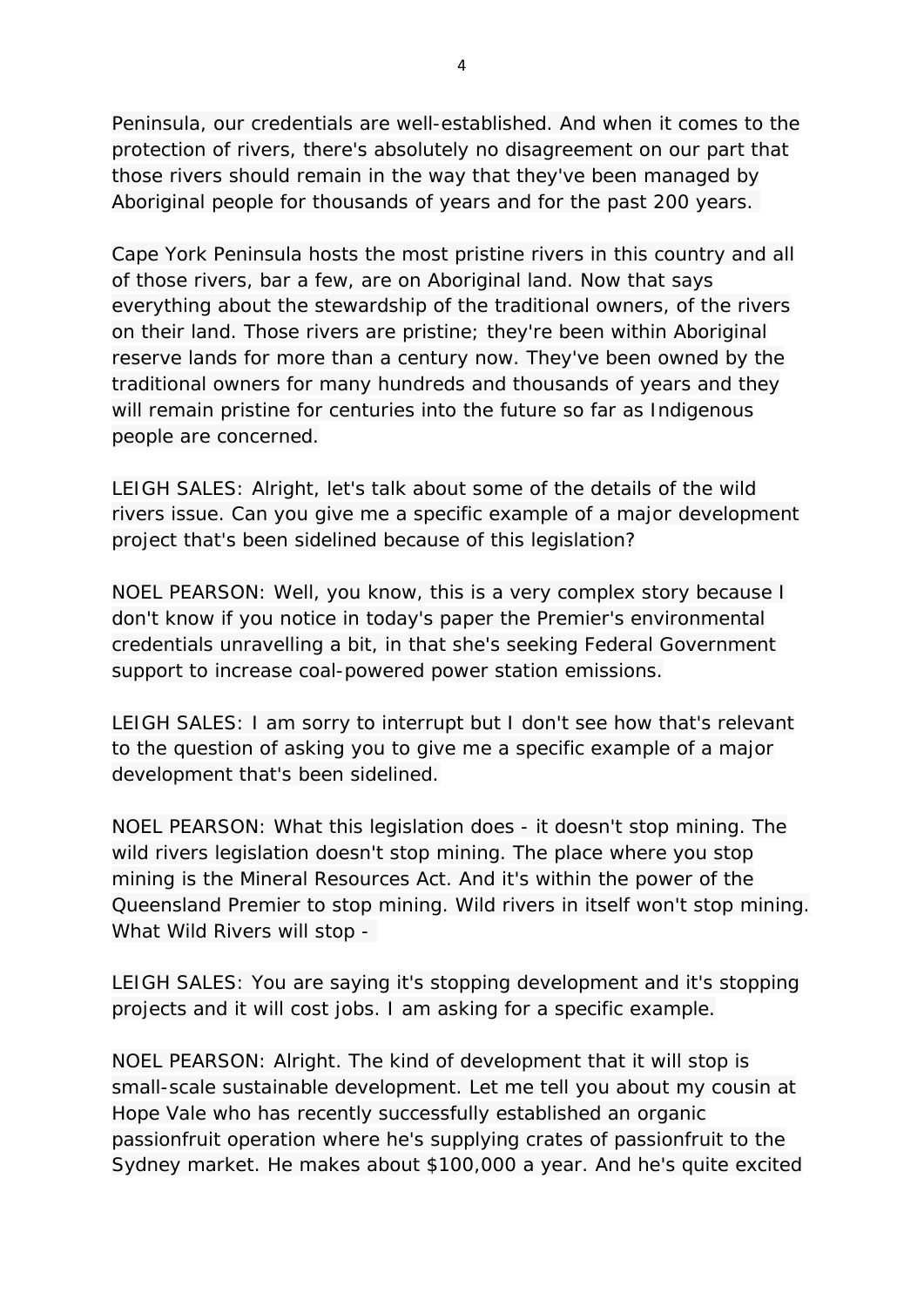about the progress that he's made. It's small-scale, it's sustainable, it provides an economic base for his family. And there are many potential followers of this kind of small-scale sustainable development. Now, it's operations like that that will be killed by wild rivers.

LEIGH SALES: And why will it be killed?

NOEL PEARSON: Because you won't be able to get the permits to undertake that kind of horticultural operation within X kilometres of a river - the water source. So we're going to have this ridiculous situation where wild rivers actually doesn't stop mining but it will stop small-scale Aboriginal development activities and at making money and at feeding themselves.

Let me tell you about the Queensland Government's hypocrisy here. They've exempted the new Chinalco bauxite mine from the whole wild rivers scheme. They've exempted the whole mining on western Cape York Peninsula from the operation of the wild rivers scheme. So wild rivers does not stop large-scale industrial development, the very kind of development that threatens rivers. What it will do and what it does, it will stop small-scale sustainable development by land owners and at feeding themselves and aimed at making money such as my cousin has been able to do with his passionfruit operation.

LEIGH SALES: So does that mean that you agree with the Wilderness Society that it will not stop the cattle industry or mining or it won't stop tourism or emerging industries around fishing? Do you agree with them that it's not going stop any of those opportunities?

NOEL PEARSON: Well, you have to look at each of those industries. The wild rivers scheme doesn't, for example stop, doesn't answer, the problems with overfishing, for example, because it says nothing about protecting the fish stock in these rivers. All of those commercial operations that many traditional owner groups complain about, the effect of commercial fishing in these rivers - wild rivers does nothing to deal with the issues of commercial fishing. But for example, things like aquaculture. In Australia, the CSIRO have developed technologies that have completely solved all of the pollution problems associated with aquaculture. Now I know of no Aboriginal community at the moment that actually wants to undertake aquaculture activities but this is now an industry that has solved its pollution problems. There need be no effluent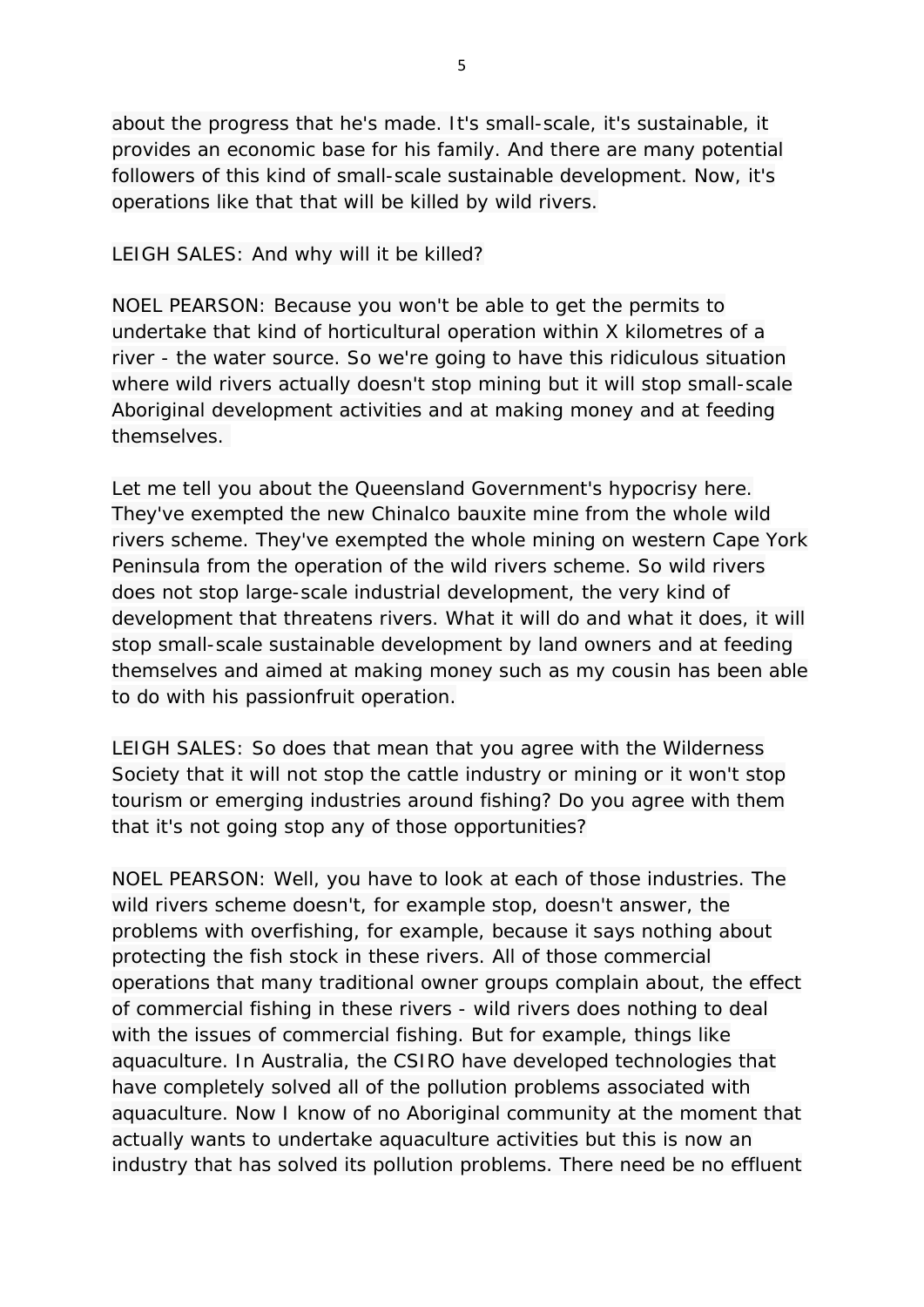extruded into these rivers.

LEIGH SALES: Given that, do you want to see large-scale irrigation projects in Cape York? Would you like to turn the area into a national food bowl, if you like?

NOEL PEARSON: Absolutely not. I don't know of any Indigenous communities that have that vision in front of them. And as I said in relation to the aquaculture business, I don't know of any existing proposals. But what this debate is about, Leigh, this debate is about future generations. We don't know what our grandchildren will want to do in 15 years time, in 25 years time. This is about preserving opportunities for the future.

LEIGH SALES: So you want all options for development on the table, with no restrictions, is that what you're saying?

NOEL PEARSON: There has to be reasonable restrictions. We want the rivers protected. Our fathers and grandfathers looked after those rivers. The reason why they're pristine is because they've been under continuous Aboriginal ownership. The only reason these rivers are pristine is that they are the only parts of Australia which have been under continuous Aboriginal ownership, notwithstanding European colonisation.

And now, having preserved these rivers in a pristine condition, we face this ridiculous prospect that the Wilderness Society and ... can make political deals with politicians that say, alright, the Aboriginal people have looked after these rivers for the past 200 years and for many millennia before that, but now we're going to take over responsibility for it and take over their responsibility. And what I'm saying is that we've got to be given a go here. We've got to be given a chance.

LEIGH SALES: Let me ask you a final question. You claim this legislation was developed without consultation with the local Aboriginal people. But the Queensland Premier Anna Bligh told us in terms of the consultation that it not only occurred, but it occurred over a much longer period than the legislated period and the Cape York Development Corporation, of which your brother Gerhardt is executive director, was paid to do the consultation and a number of the submissions that were gathered have been accommodated. Now, are you saying that's a lie?